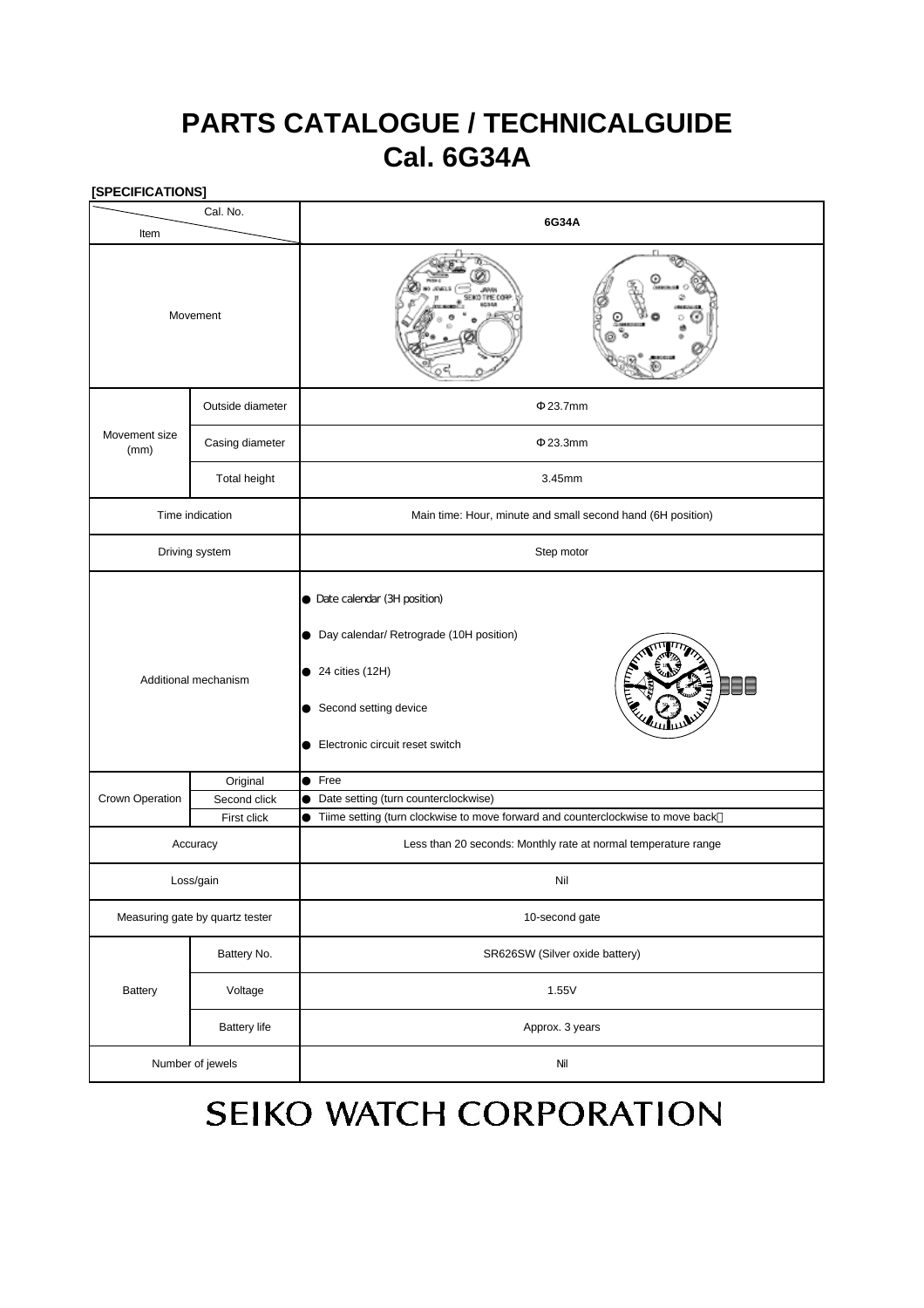### **PARTS CATALOGUE**

#### **Cal.6G34A**

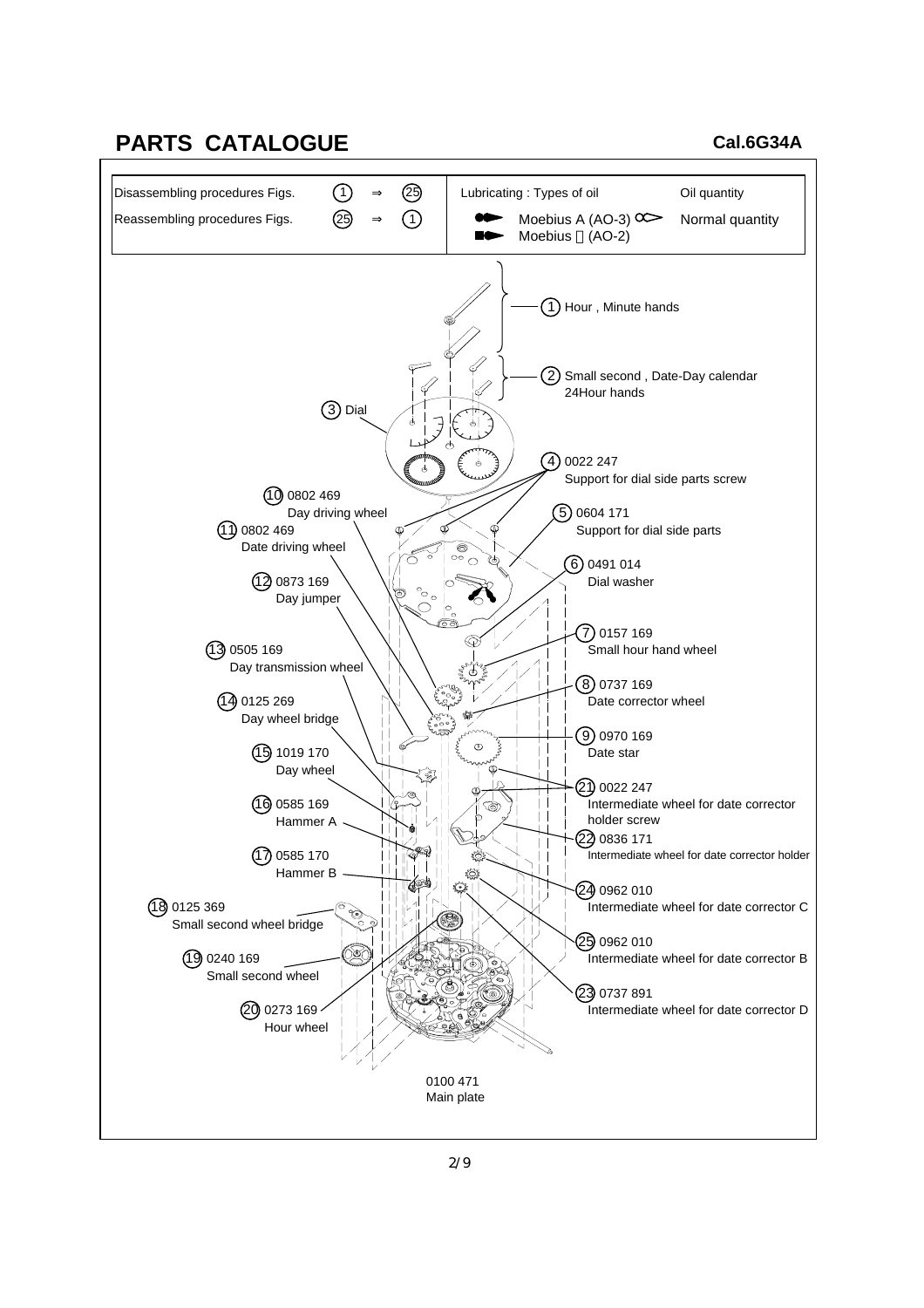#### **PARTS CATALOGUE**

#### **Cal.6G34A**

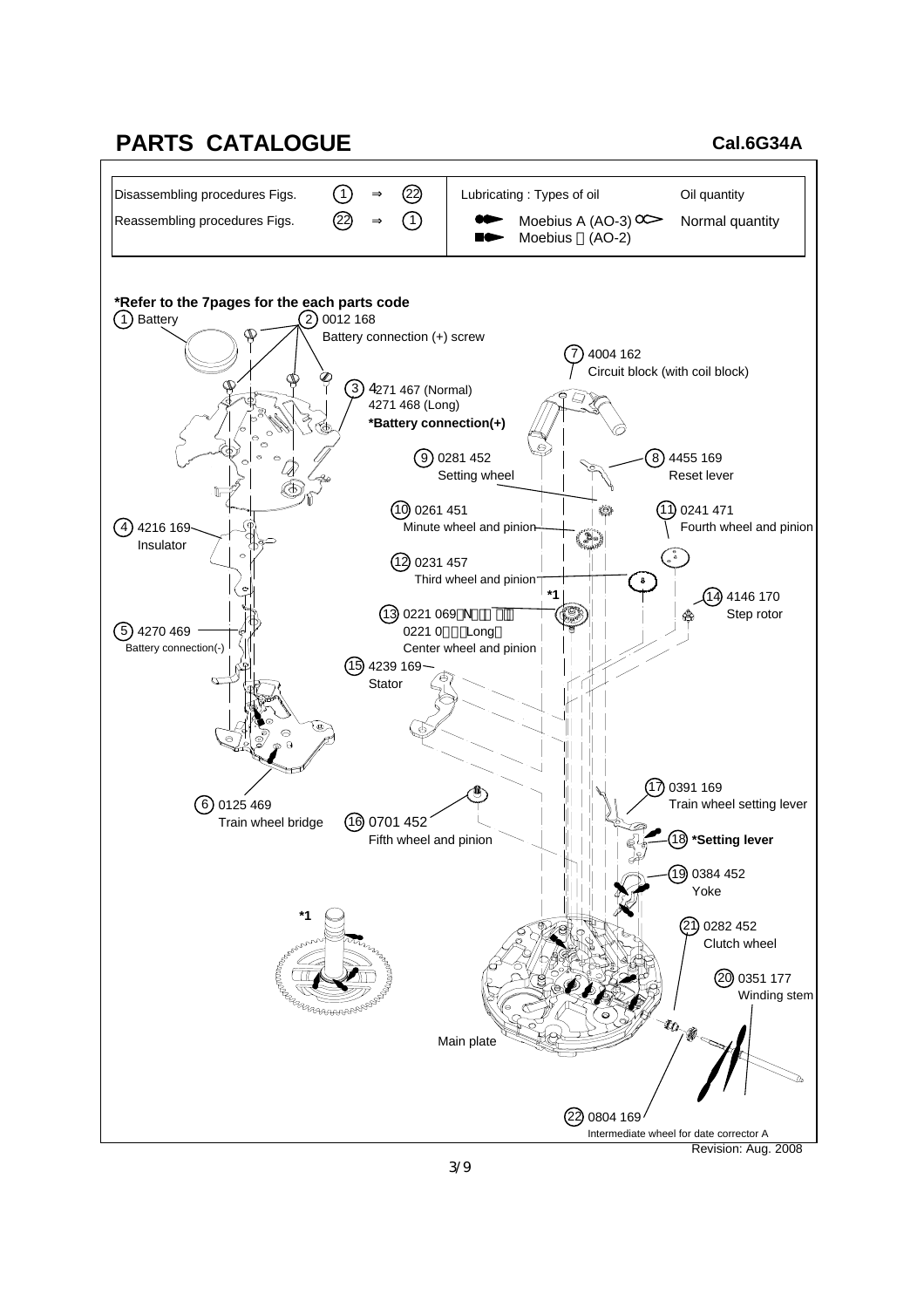Discrimination of the hand installation height

Cal.6G34A watch has numerals printed on the dial and the movement to indicate the installation heights. When repairing, refer to the table below.

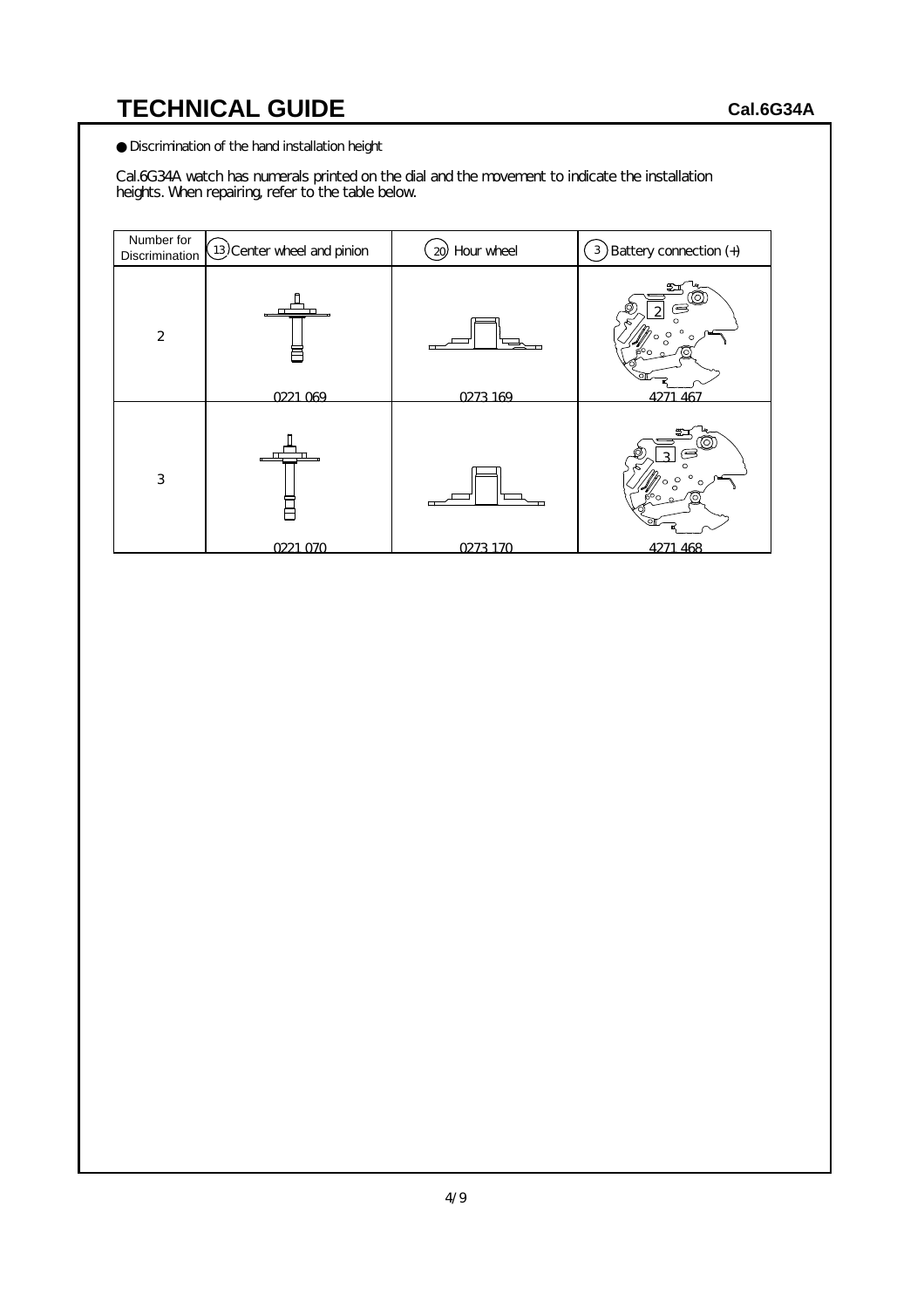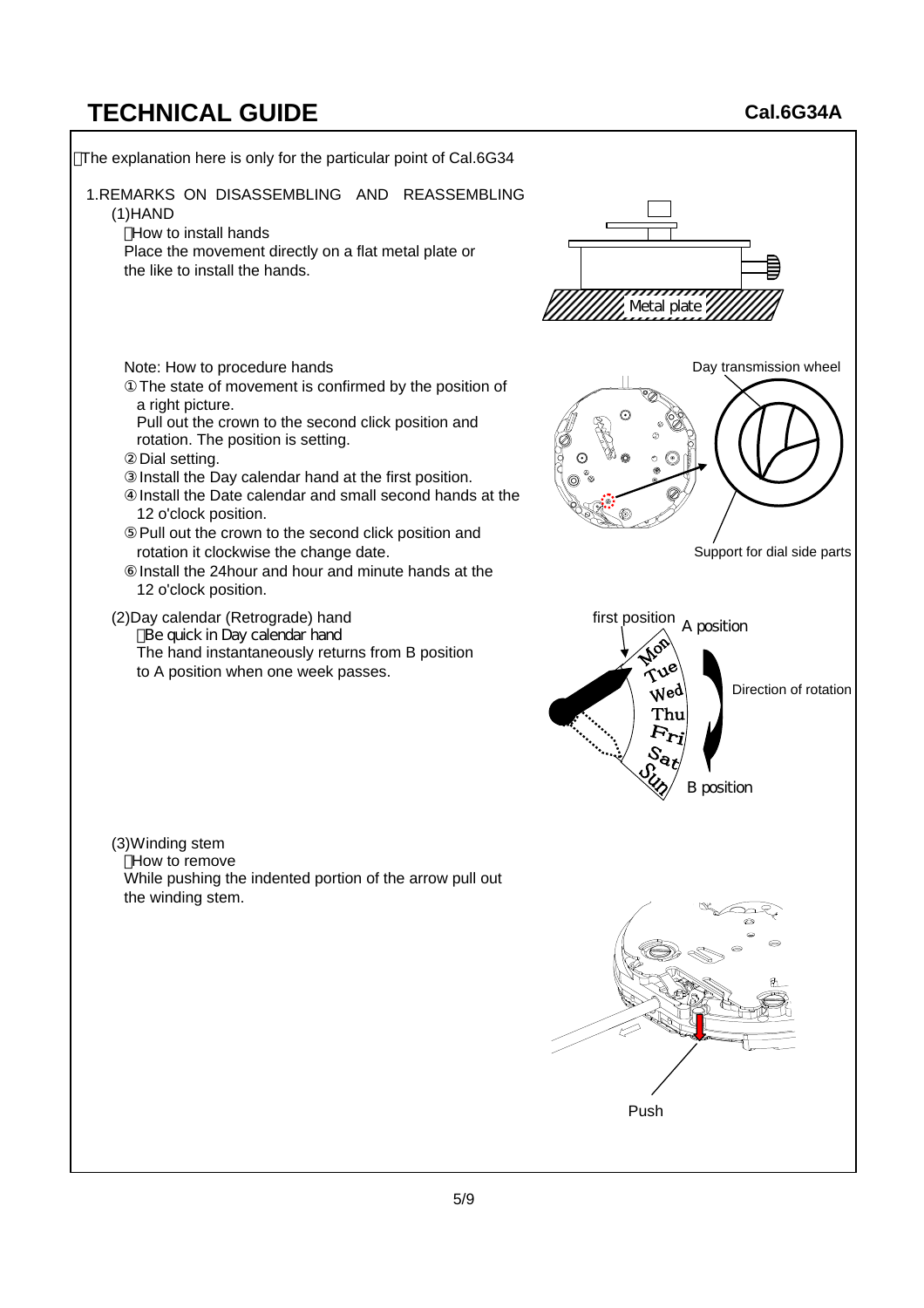(6)Setting position (Notes at the time of disassembling and a reassembling) How to Date-Day driving wheels setting position

#### Note:

The Date indicator finger of a Date driving wheels is setting position " "mark of Main plate. The Day indicator finger of a Day driving wheels is setting position " "mark of Main plate.

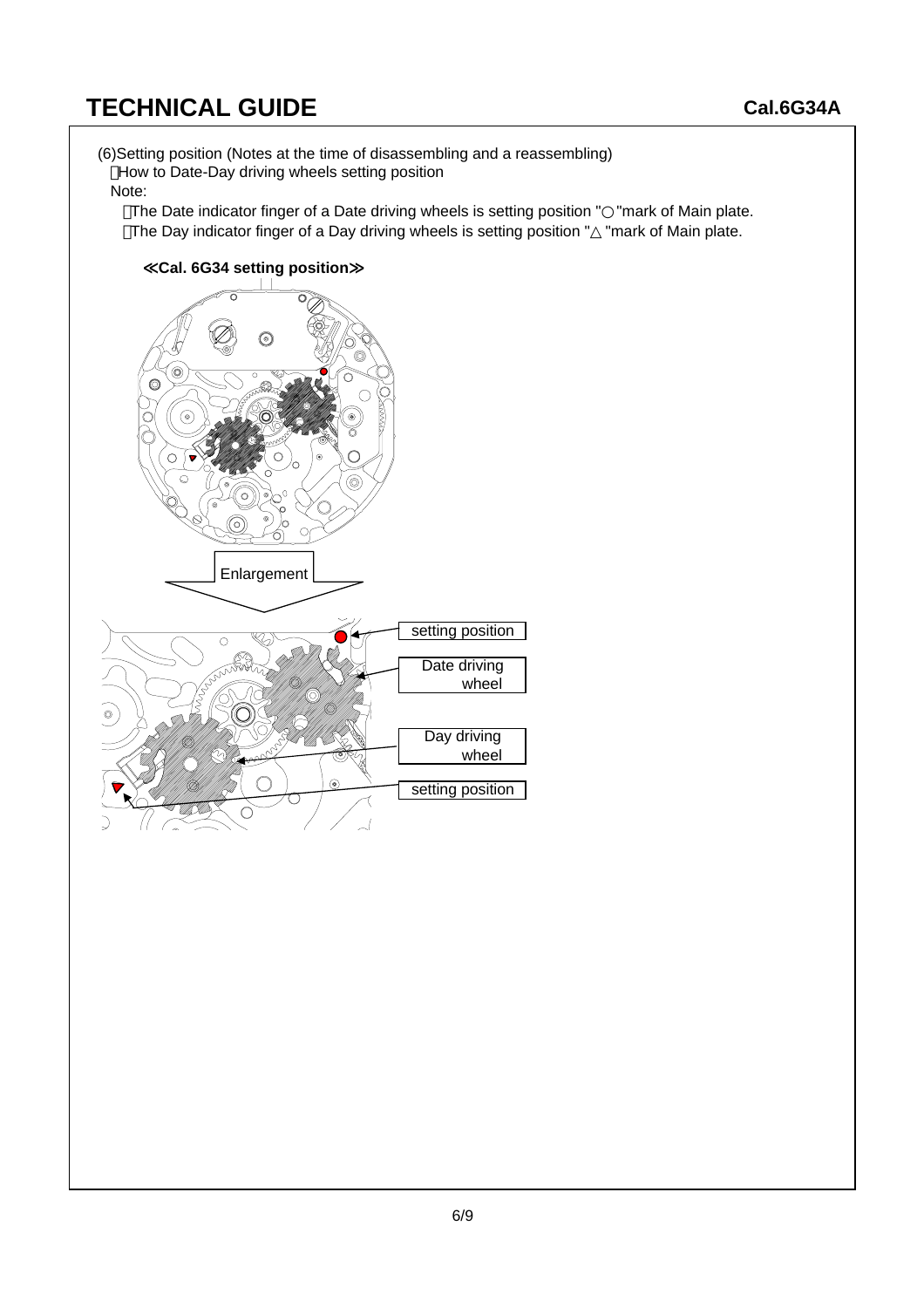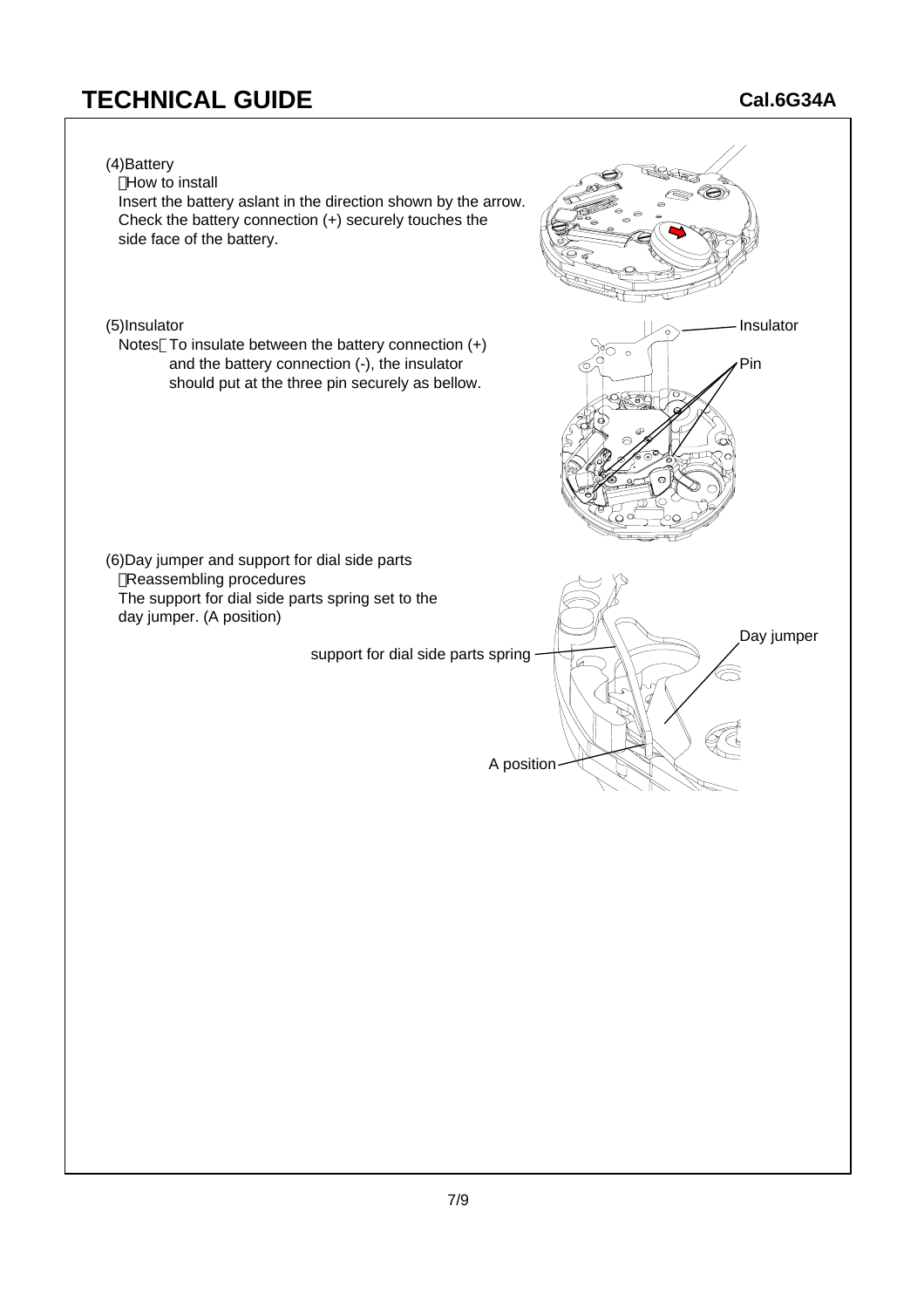